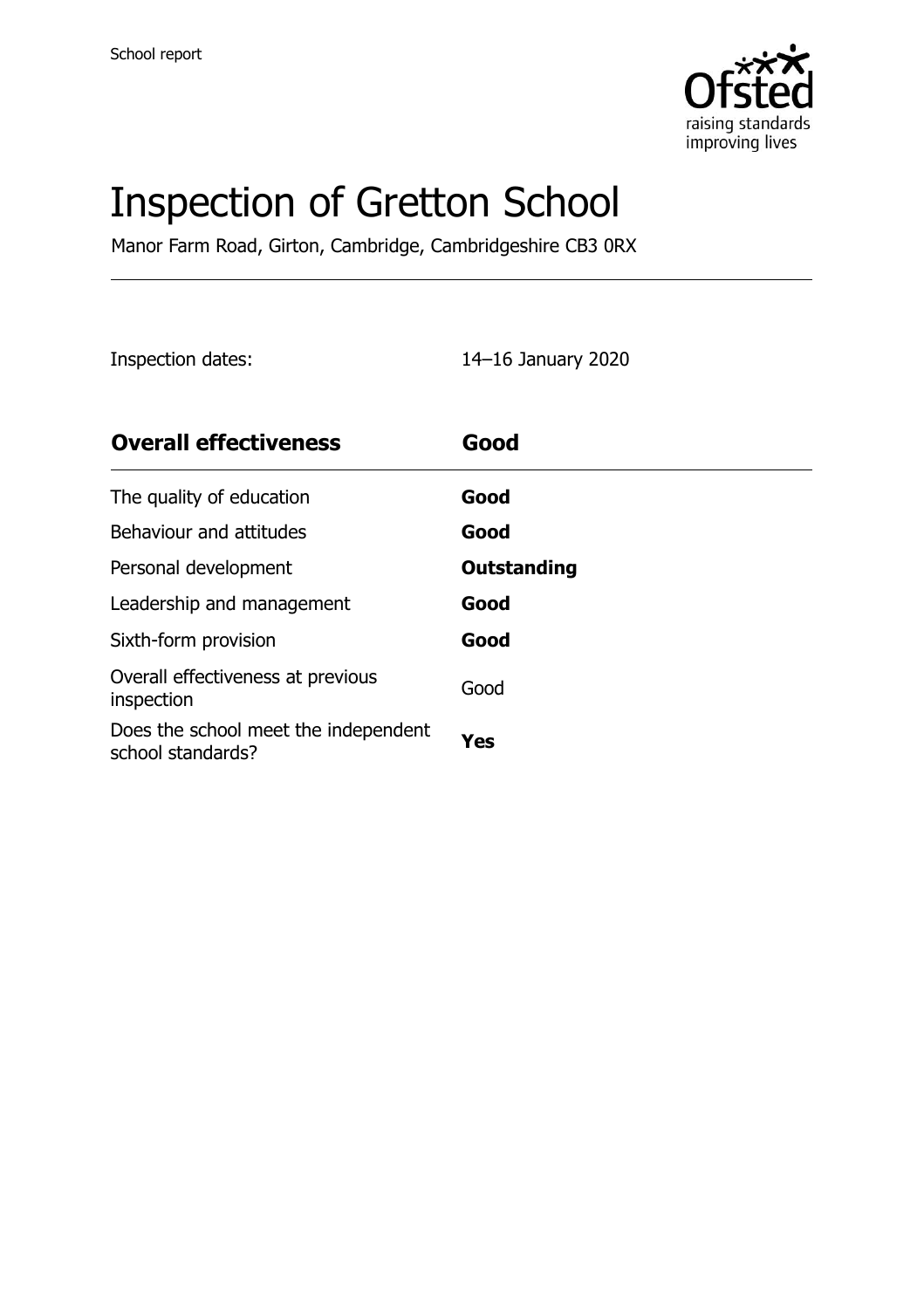

## **What is it like to attend this school?**

Pupils do well at this school. Leaders ensure that pupils' academic and personal development is central to the school's work. For many pupils, this is the first time they have felt settled. At Gretton, pupils have found a school where most are happy and can be themselves.

Pupils have positive relationships with adults. Staff make pupils feel valued from the moment they join the school. Staff carefully plan individual programmes so that pupils receive the help and support outlined in their education, health and care plans (EHC plans). Each morning, pupils receive a personal greeting from staff at the school gate. Adults are kind and skilful when speaking with pupils with complex special educational needs and/or disabilities (SEND).

Leaders have high expectations of what pupils can achieve and provide well for their academic achievement. Pupils gain qualifications from key stage 3. Pupils try hard with their learning in lessons. Adults support pupils well when required. Pupils build self-confidence and skills, so they can work with increasing independence. Leaders prepare pupils well for the next stage of their education or employment.

Pupils say that they have experienced bullying elsewhere in the past. The longer they remain at this school, pupils trust that adults will listen and act on any concerns they have. Older pupils understand that adults will not tolerate bullying of any sort. This is a school where pupils' differences are easily celebrated.

### **What does the school do well and what does it need to do better?**

Pupils are valued. Leaders understand each individual's needs and plan each pupil's start at Gretton School carefully. These plans are regularly reviewed until pupils attend school full time. Often, pupils have not had an easy time previously in the education system. Many have lost years of education and some have significant gaps in their learning. Pupils make rapid gains at this school.

There is appropriate breadth to the curriculum. Pupils have the opportunity to learn well, and leaders offer courses that appeal to pupils' interests. Pupils gain qualifications as soon as they are ready. Leaders want pupils to be successful and grow in confidence and self-esteem. Leaders prepare older pupils in the sixth form well for moving on to college, university or the workplace.

Teachers have appropriate subject knowledge. They use assessment increasingly well before and during lessons. For younger pupils, teachers adapt the learning in lessons effectively, keeping pupils focused. By the time pupils are in the secondary phase, the need for one-to-one support reduces. Pupils are more confident and skilled to work independently or with their peers.

Leaders have introduced a team that delivers a range of therapeutic approaches into all aspects of learning and daily school life. For example, occupational therapy is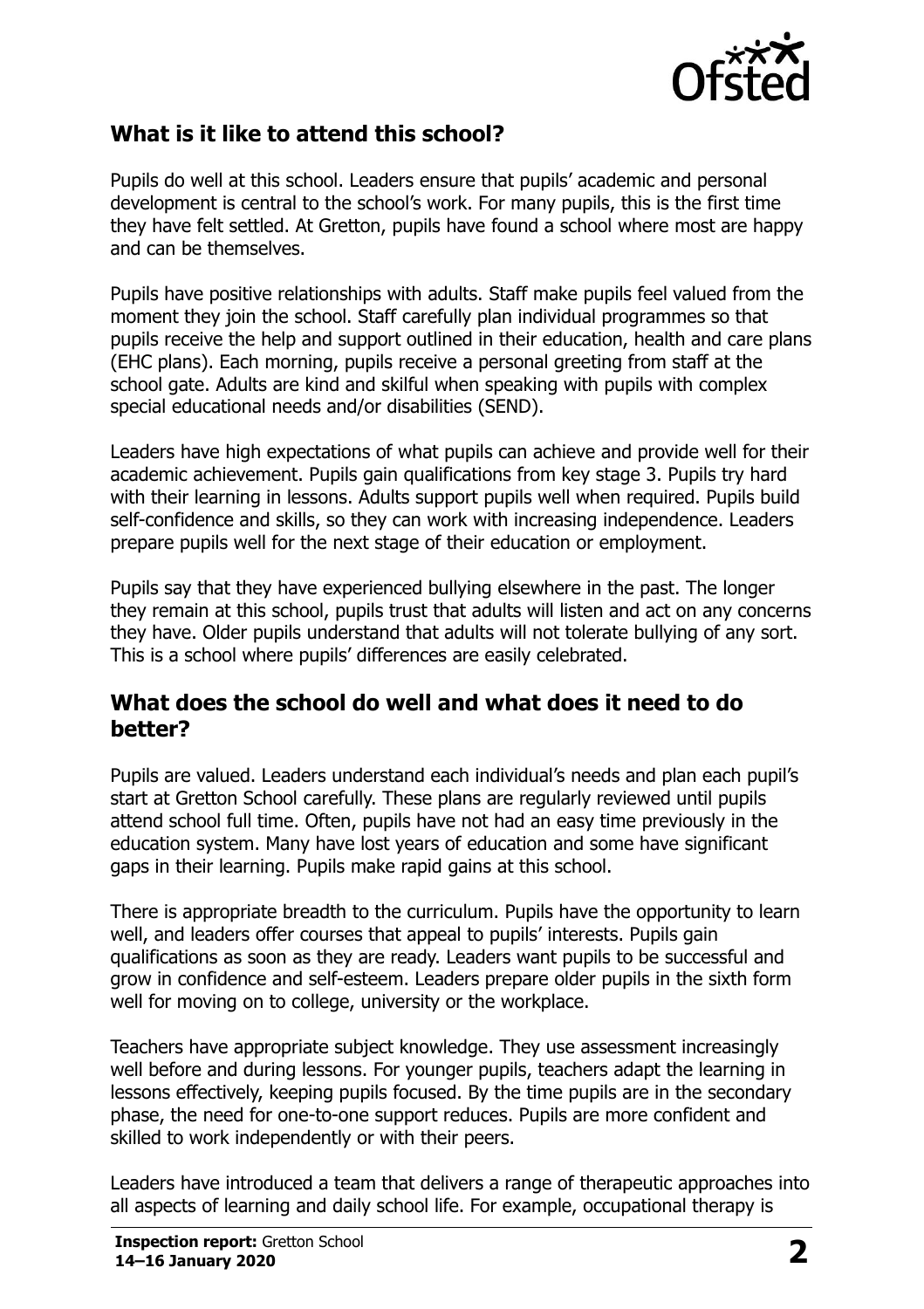

provided in classes. Pupils often have specialist equipment which helps them remain in their class to enjoy learning.

Pupils learn and recall facts well. In English, for example, pupils read well and are taught to read with expression. Leaders are upgrading reading books, so pupils develop a greater love of reading. Leaders have plans to introduce a new programme to teach phonics. This is so that all pupils experience a more consistent approach to learning the knowledge they need to read well.

In some subjects, such as science, leaders have ensured that there is a clear link in the curriculum from the primary phase into Years 7 and 8. The curriculum is planned and delivered effectively. However, the sequence of learning requires further refinement to ensure that all pupils learn well. This is particularly the case in subjects such as personal, social, health and emotional (PSHE) development between key stages 2 and 3.

The school provides a wealth of experience for pupils' personal and emotional development. Pupils especially enjoy their outdoor learning. Staff are trained and effectively support pupils to take measured risks with their learning. Pupils who become rangers take their responsibilities seriously. These pupils develop skills of leadership that are useful for their own future success.

Similarly, pupils develop leadership skills through their elected roles on the school council. Some pupils work with others from mainstream schools as part of the young leaders programme. In sports, pupils compete with pupils from other special schools. They compete to at least county standard in boccia.

Leaders are rightly proud of the residential trips that pupils experience. Older pupils have successfully travelled abroad to places such as Krakow. Younger pupils have opportunities to spend time away from home at an outdoor activity centre.

Pupils generally behave well. Pupils are supervised well at the start of the day and at breaktimes. Staff deal with any problems swiftly to prevent issues escalating. On occasion, adults have to intervene physically. Well-kept records show that the number of interventions is reducing over time. Staff and pupils are routinely offered time to talk about any incidents.

The proprietorial body ensures that leaders consistently meet the independent school standards. Its directors work closely with school leaders to ensure that pupils build knowledge and skills to achieve well. Directors continue to update the facilities for pupils. Currently, building works are well under way for the construction of new science, art, and design and technology specialist classrooms.

The views of parents and carers are very mixed. Many appreciate the work of school leaders and staff. They understand how well their children settle, learn and achieve over time. Yet, a significant minority would like to be more involved in the life of the school. Some parents would like improved communication about how well their child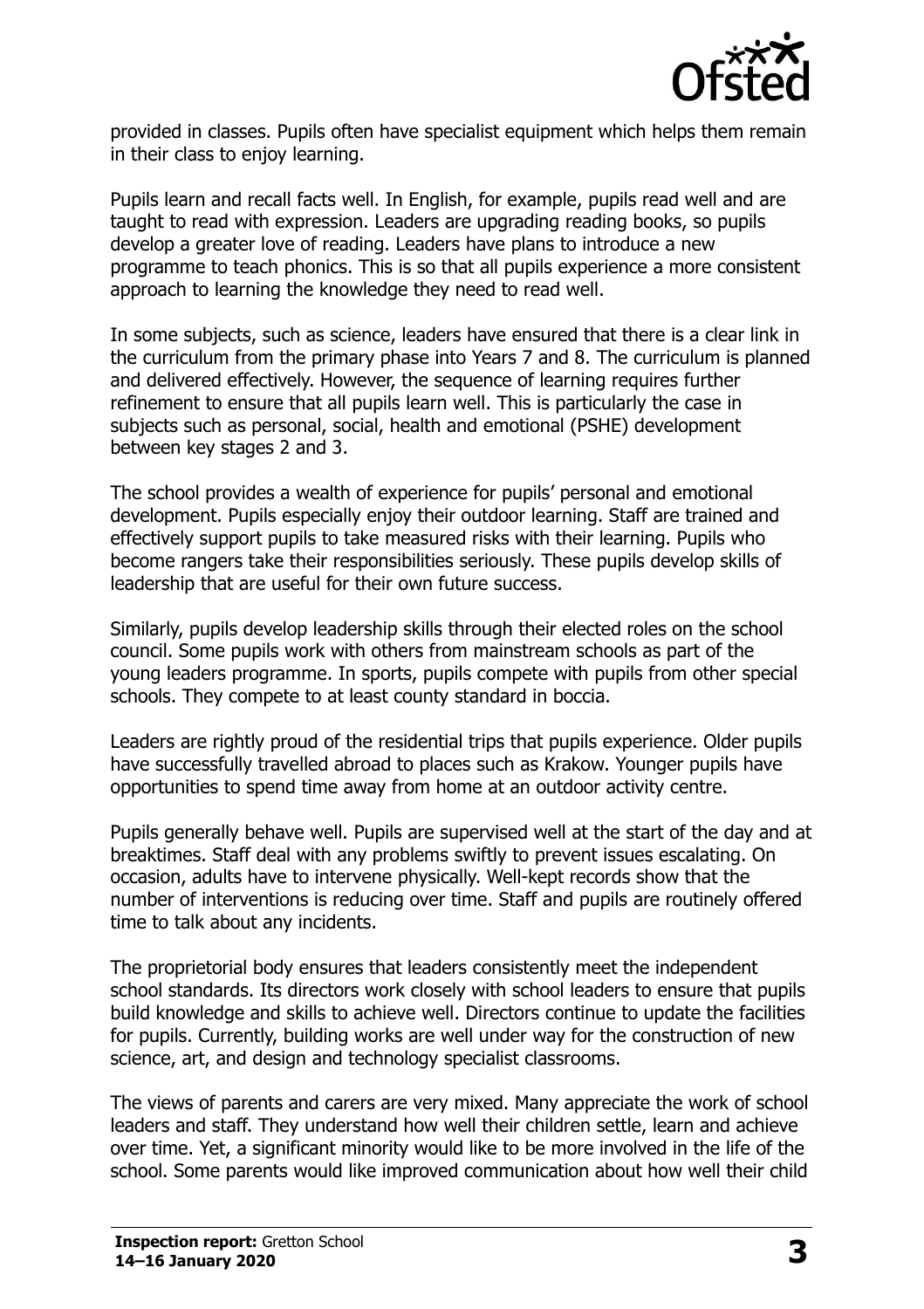

is progressing and what is being taught. A few parents want to be reassured about recent staff changes and how leaders ensure that there is consistency in teaching.

## **Safeguarding**

The arrangements for safeguarding are effective.

Leaders responsible for safeguarding are appropriately trained. They have ensured that all staff are well trained and know how to identify and report any concerns they may have. School policies are appropriate. Staff use the school's system effectively.

Key staff know those pupils who are most vulnerable and work carefully with other agencies to provide support. The local authority has recently checked that appropriate systems and safety procedures are in place.

Leaders have good systems in place to check the suitability of staff to work with children.

Staff are trained in first aid and providing appropriately for pupils' complex medical needs.

## **What does the school need to do to improve?**

## **(Information for the school and proprietor)**

- Curriculum leaders have ensured that their subjects are well planned. In some subjects, such as PSHE, pupils experience a different scheme of work when they move into the secondary school. Leaders should ensure that the transition in learning between key stages 2 and 3 is smoother.
- Some parents are not clear about the recent changes at the school. They want to understand what their child is learning and to receive more regular information about how well their child achieves academically. Leaders should provide parents with relevant information about the curriculum and pupils' achievement across the school.
- Leaders should continue to develop the teaching of phonics for younger pupils. Leaders need to continue providing more opportunities for more pupils to develop a love of reading for pleasure.

#### **How can I feed back my views?**

You can use [Ofsted Parent View](http://parentview.ofsted.gov.uk/) to give Ofsted your opinion on your child's school, or to find out what other parents and carers think. We use Ofsted Parent View information when deciding which schools to inspect, when to inspect them and as part of their inspection.

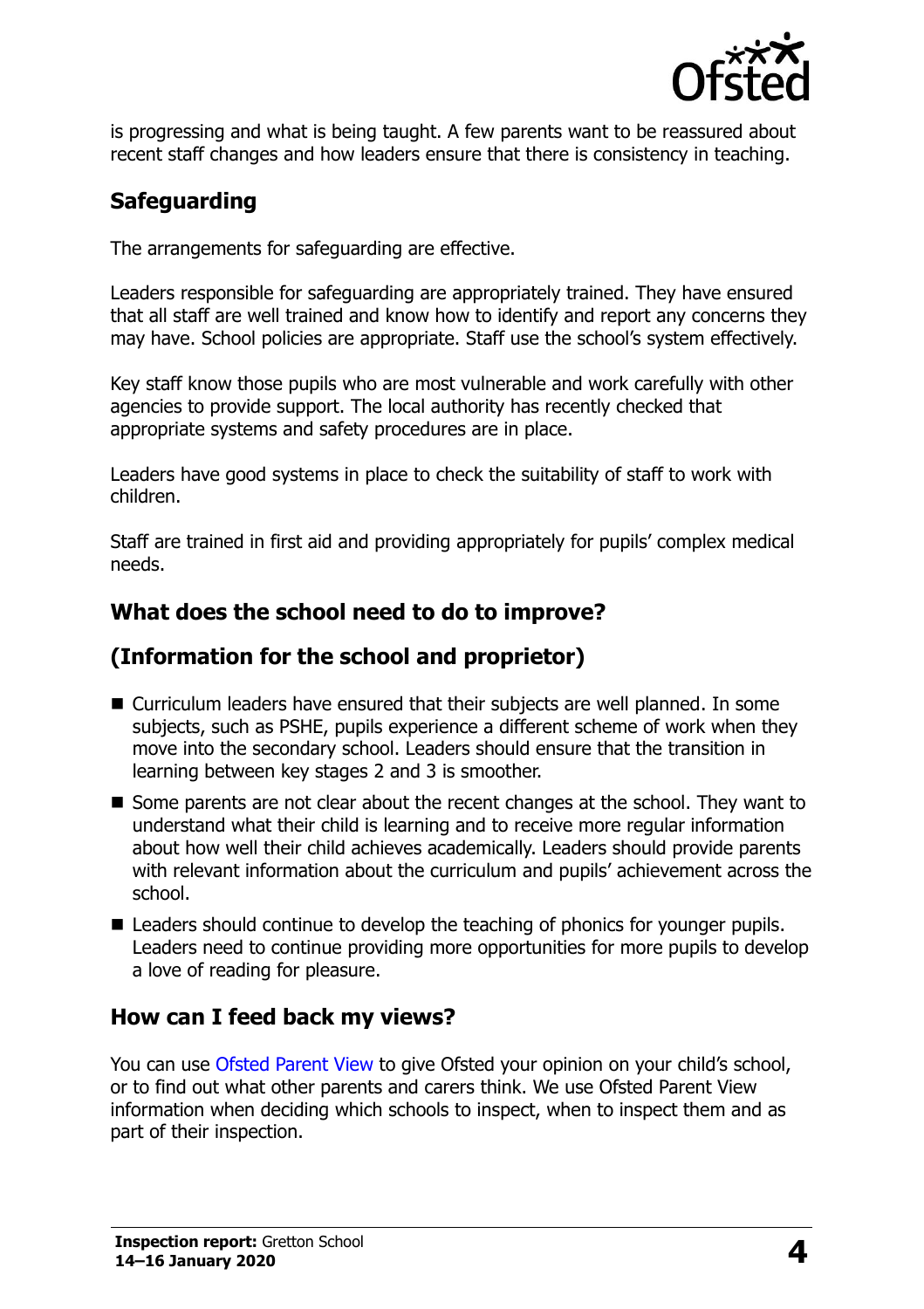

The Department for Education has further [guidance](http://www.gov.uk/complain-about-school) on how to complain about a school.

If you are the provider and you are not happy with the inspection or the report, you can [complain to Ofsted.](http://www.gov.uk/complain-ofsted-report)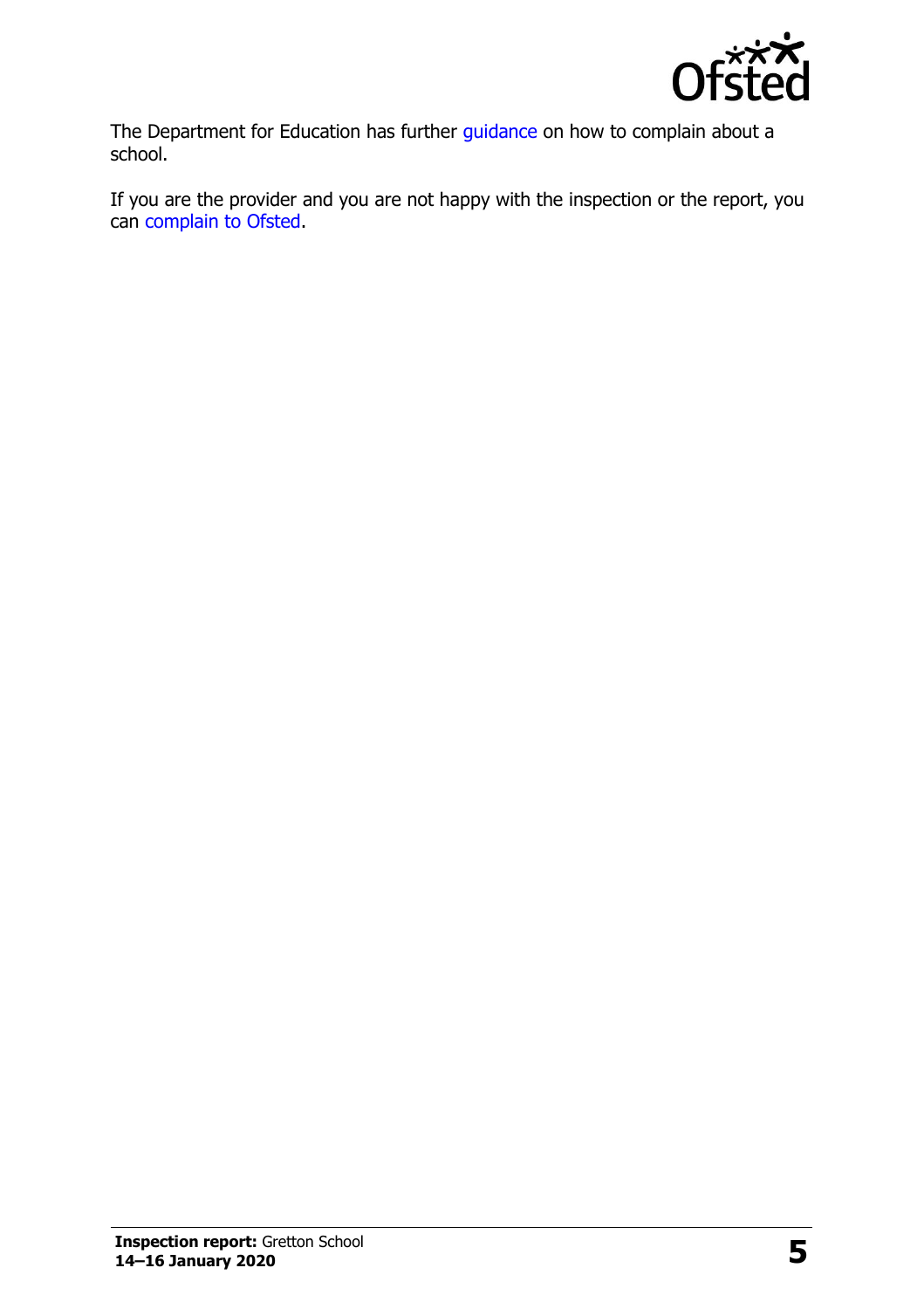

## **School details**

| Unique reference number                       | 136047                                 |
|-----------------------------------------------|----------------------------------------|
| <b>DfE registration number</b>                | 873/6048                               |
| <b>Local authority</b>                        | Cambridgeshire                         |
| <b>Inspection number</b>                      | 10130170                               |
| <b>Type of school</b>                         | Other independent special school       |
| <b>School category</b>                        | Independent residential special school |
| Age range of pupils                           | 5 to 19                                |
| <b>Gender of pupils</b>                       | Mixed                                  |
| Gender of pupils in the sixth form            | Mixed                                  |
| Number of pupils on the school roll           | 119                                    |
| Of which, number on roll in the sixth<br>form | 17                                     |
| <b>Proprietorial body</b>                     | <b>Cavendish Education</b>             |
| <b>Chair</b>                                  | <b>Aatiff Hassan</b>                   |
| <b>Principal</b>                              | Ian Thorsteinsson                      |
| <b>Annual fees (day pupils)</b>               | £57,500 to £59,500                     |
| <b>Telephone number</b>                       | 01223 277438                           |
| Website                                       | www.grettonschool.com                  |
| <b>Email address</b>                          | info@grettonschool.com                 |
| Date of previous inspection                   | 22-24 February 2017                    |
|                                               |                                        |

## **Information about this school**

- Since the previous standard inspection in February 2017, a new principal has been appointed. The principal commenced his role in September 2018.
- The principal has restructured the leadership team and appointed a number of new staff.
- The school does not have a governing body. The proprietorial body meet three times a year to provide governance for the school. There is a clear structure in place for the directors to quality assure the work of the school.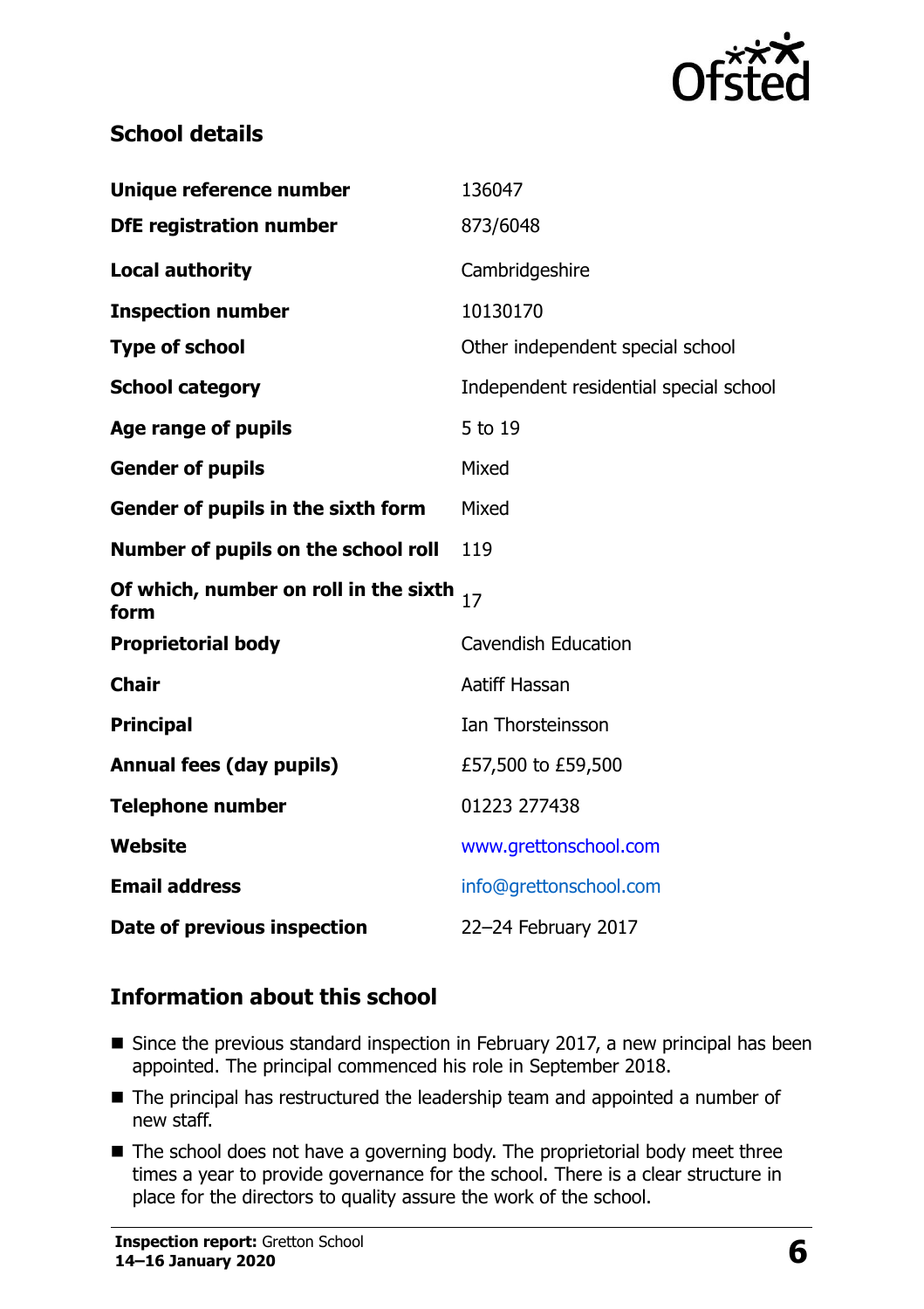

- $\blacksquare$  Currently, there are no pupils in key stage 1.
- The school does not use alternative education provision.
- All pupils have education, health and care plans (EHC plans). Pupils are placed at the school by a number of local authorities. The main category of need is for high functioning autism and Asperger's syndrome. Pupils enter the school with increasingly complex emotional needs.
- Cambridgeshire local authority has recently carried out a review of the school. The evidence showed the school to have suitable systems and be compliant.
- A number of pupils are children looked after by the local authority.
- The school provides residential accommodation for some pupils in bungalows located on site.
- The school is in the process of building science, art, and design and technology specialist classrooms. The school site is large and safety arrangements are suitable.

### **Information about this inspection**

We carried out this inspection under section 109(1) and (2) of the Education and Skills Act 2008. The purpose of the inspection is to advise the Secretary of State for Education about the school's suitability for continued registration as an independent school.

The school meets the independent school standards. These are the requirements set out in the schedule to the Education (Independent School Standards) Regulations 2014.

The school has applied to the Department for Education (DfE) to make a 'material change' to its registration. At the DfE's request, we checked whether the school is likely to meet the relevant independent school standards if the DfE decides to approve the change. This part of the inspection was carried out under section 162(4) of the Education Act 2002.

- The school has requested to increase the total number of pupils on roll from 124 to 150 through the 'material change' process.
- The outcome of this part of the inspection is that the school is likely to meet the relevant independent school standards if the material change relating to the school provision is implemented.
- This standard inspection was aligned with a residential inspection on the same dates.
- We met with the principal, assistant principals and other senior leaders. We also met with the newly appointed special educational needs coordinator (SENCo), the sixth-form leader and leaders responsible for career development.
- We met with leaders responsible for the school's therapeutic approaches and behaviour and welfare.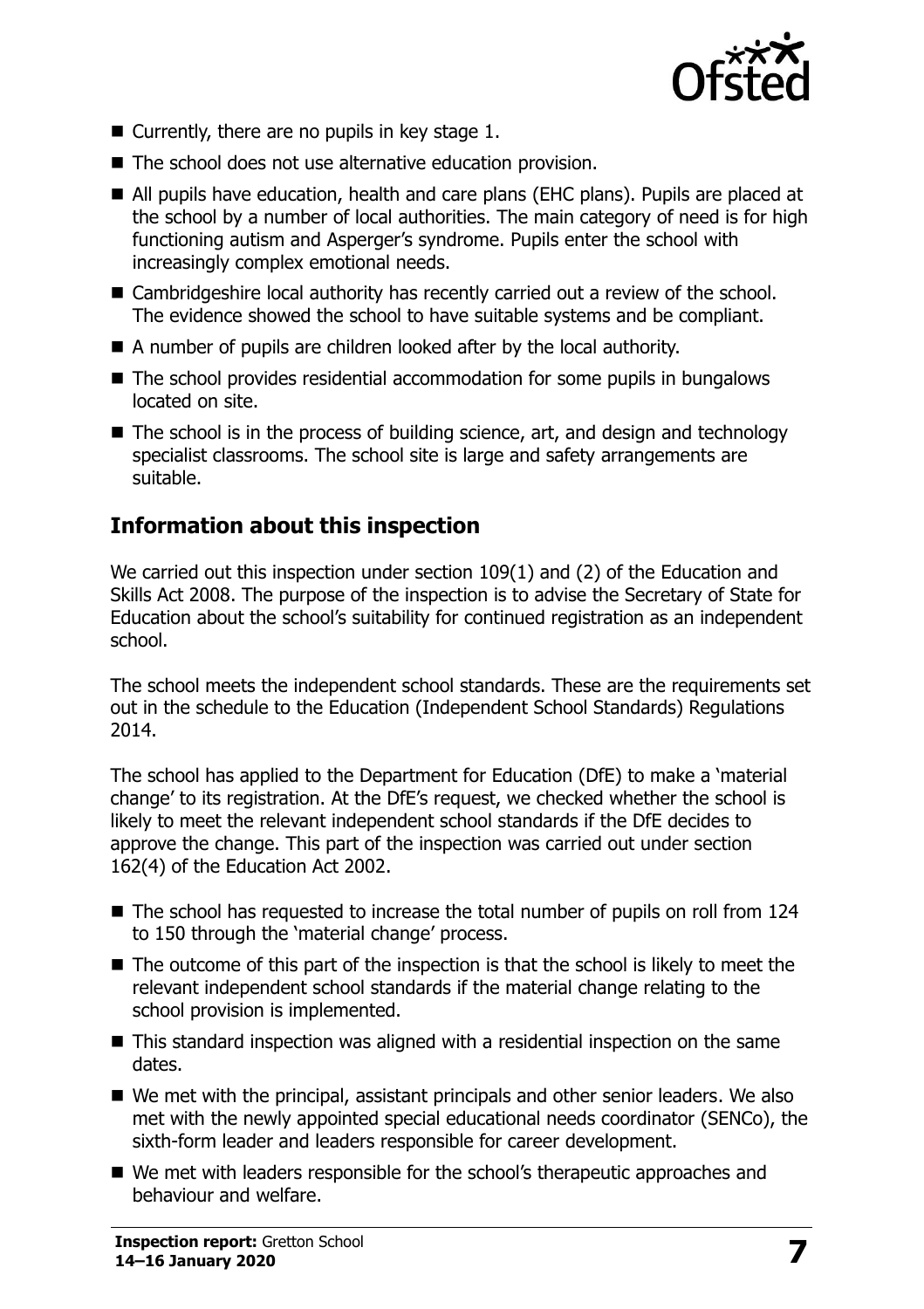

- We did deep dives in English, science, art and personal, social, health and emotional development. We met with leaders, visited lessons, checked pupils' work, and spoke with pupils and teachers in lessons. We reviewed curriculum plans.
- We checked the school's safeguarding policies and procedures and looked closely at documents relating to safeguarding presented by the school. We spoke with staff about their training. We spoke with pupils and parents about safety at school. We reviewed how well leaders ensure the suitability of staff that work with pupils and staff qualifications for their roles.
- The lead inspector spoke with a representative of Cambridgeshire local authority.
- A meeting was held with the Cavendish Education group managing director.
- We considered the 39 responses to Ofsted's staff survey.
- We spoke with pupils and took account of the 17 responses to their online survey.
- Parental views were evaluated through speaking directly with parents, considering recent school surveys and through the 58 responses to Ofsted's online questionnaire, Parent View, together with their free-text comments.

#### **Inspection team**

Kim Hall, lead inspector **Her Majesty's Inspector** 

Russell Ayling **Contract Contract Contract Contract Contract Contract Contract Contract Contract Contract Contract Contract Contract Contract Contract Contract Contract Contract Contract Contract Contract Contract Contract**